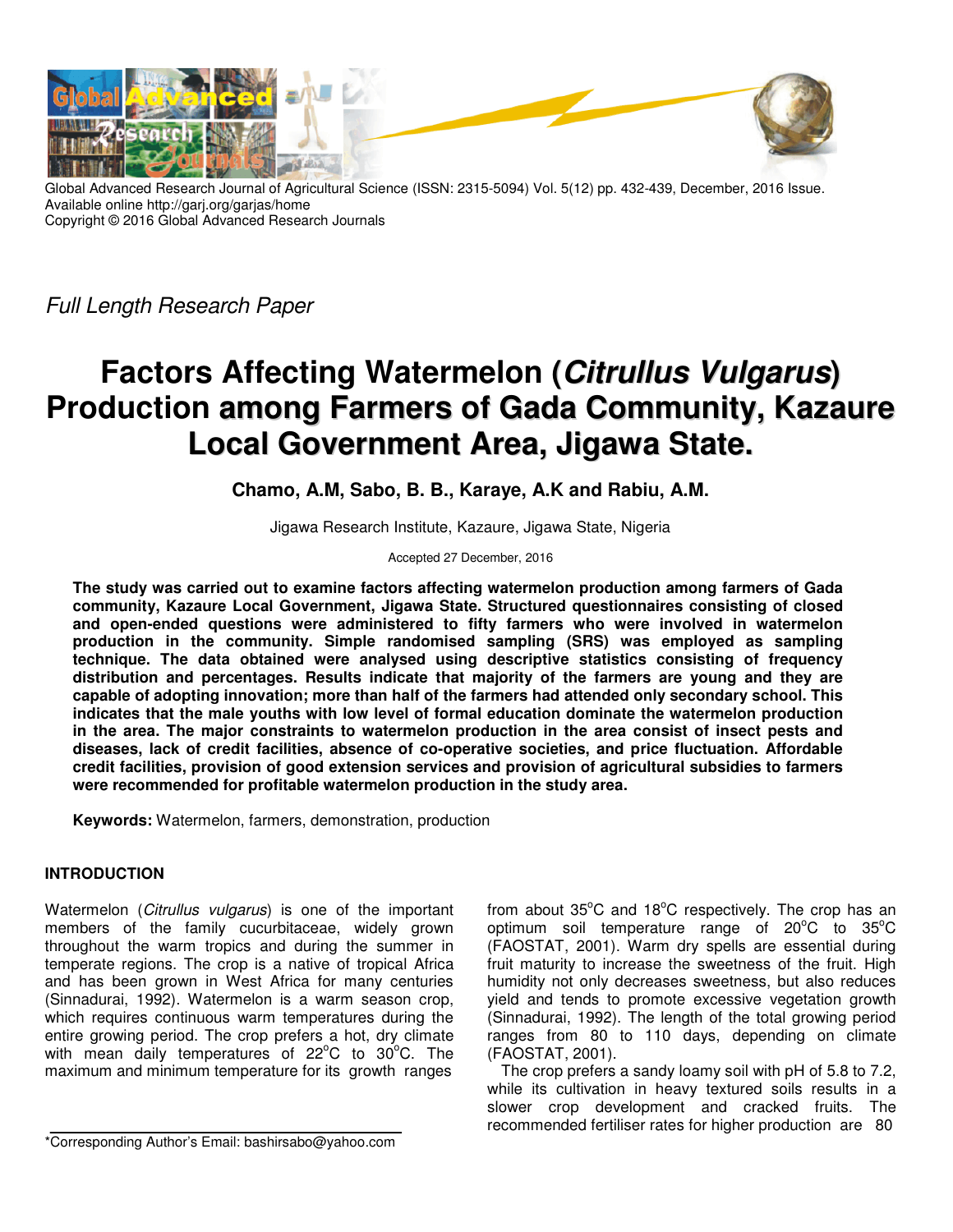to 100kg/ha N, 25 to 60kg/ha P and 35 to 80kg/ha K (FAOSTAT, 2001).

Worldwide, the yield of watermelon averages about 25 t/ha, varying from  $5 - 60$  t/ha, depending on cultivars and cultural practices. Watermelon is relished by many people across the world as a fresh fruit. This is because it is known to be low in calories but highly nutritious and thirstquenching; it also contains vitamins C and A in form of the disease-fighting beta-carotene. Lycopene and betacarotene work in conjunction with other plant chemicals not found in vitamin/mineral supplements. Potassium is also available in it which is believed to help in the control of blood pressure and possibly prevent stroke (Adekunle et al., 2005).

Watermelon is mainly produced for local and urban markets, each country having its preferences for size and type. Production for export markets has developed in the Mediterranean region, Mexico, Taiwan, Malaysia and Thailand, with mainly smaller-fruited  $F_1$  hybrid cultivars, including seedless types (Van der Vossen et al., 2004). Watermelon business acts as a means of livelihood whereby the producers and marketers of watermelon for their entire lives and that of their families depend on the watermelon business. It generates high revenue to the government from the market (allafrica.com, 2009). The aim of the study is therefore to examine factors affecting production of watermelon among farmers of Gada community, so as to improve their yield, income and living standard.

## **MATERIALS AND METHODS**

## **Study Area**

Gada is a village in Kazaure Local Government Area, Jigawa State. The area is inhabited mainly by Hausa/Fulani with few other tribes (Igbo and Yoruba), who have settled in the area. Farming is the predominant occupation of the people in the area, in which over 75% of the population are farmers. The Area is located between longitude  $12^{\circ}30'$  to  $12^{\circ}45'$  and latitude  $8^{\circ}15'$  to  $8^{\circ}30'$  North and East respectively (Olofin, 1987). It has a total land area of about 1,780  $km^2$  and population of 161,494 people (2006 Census). The area is endowed with natural features such as streams, rocks, and the soil is typically sandy loam, and the dominant crops grown are groundnut, millet, sesame and watermelon. The mean annual rainfall is about 600 mm with the highest input during the months of July to August. Mean annual temperature is about  $25.9^{\circ}$ C in the coldest months (December and January) and  $31^{\circ}$ C in the hottest months of April and May (Olofin, 1987).

## **Sampling Procedure and Sample Size**

The extension agent of the area and the village head had

assisted during the selection of fifty (50) farmers as sample size. Simple randomised sampling (SRS) was employed as sampling technique. This means that the sample size was drawn from farmers who are involved in watermelon production; they were randomly selected by using random numbers. This gave rise to fifty (50) farmers as earlier stated in the sample size.

# **Data Collection**

The primary data such as personal characteristics of the respondents which includes age, educational qualification, family size, experience in watermelon farming, method adopted in watermelon production, factors affecting its production and the constraints limiting the production of watermelon in the area were collected.

## **Data Analysis**

Descriptive analysis which involves frequency distribution, percentages, mean, median, tables and gross margin analysis was used to analyse and interpret the result obtained from the research work.

# **RESULTS AND DISCUSSION**

## **Socio-Economic Characteristics of Respondents**

## **Age of the Respondents**

It was observed that, out of 50 respondents interviewed, 39 respondents (78%) are within the age range of 20 to 40 years. This indicates that majority of the farmers are young and capable of adopting innovations; 10 respondents (20%) are with in the range of 41 to 50 years and only one respondent (2%) was above 51 years of age.

## **Educational Background of the Respondents**

With regards the educational background of the respondents the results revealed that, virtually all the respondents had obtained one form of education or the other. More than half of the farmers interviewed had attended secondary school (62%). While 6 respondents (12%) had attended vocational school, and 4 respondents (8%) had attended tertiary institution, only 1 respondent (2%) had never been to school. it is likely that their level of literacy will make for easy understanding of the innovation brought to them, hence, quick adoption of the recommended agronomic practices of watermelon.

## **Farm Size (ha) of the Respondents**

It was observed that, out of 50 farmers covered in the study, 35 farmers (70%) had less than 1 hectare of farm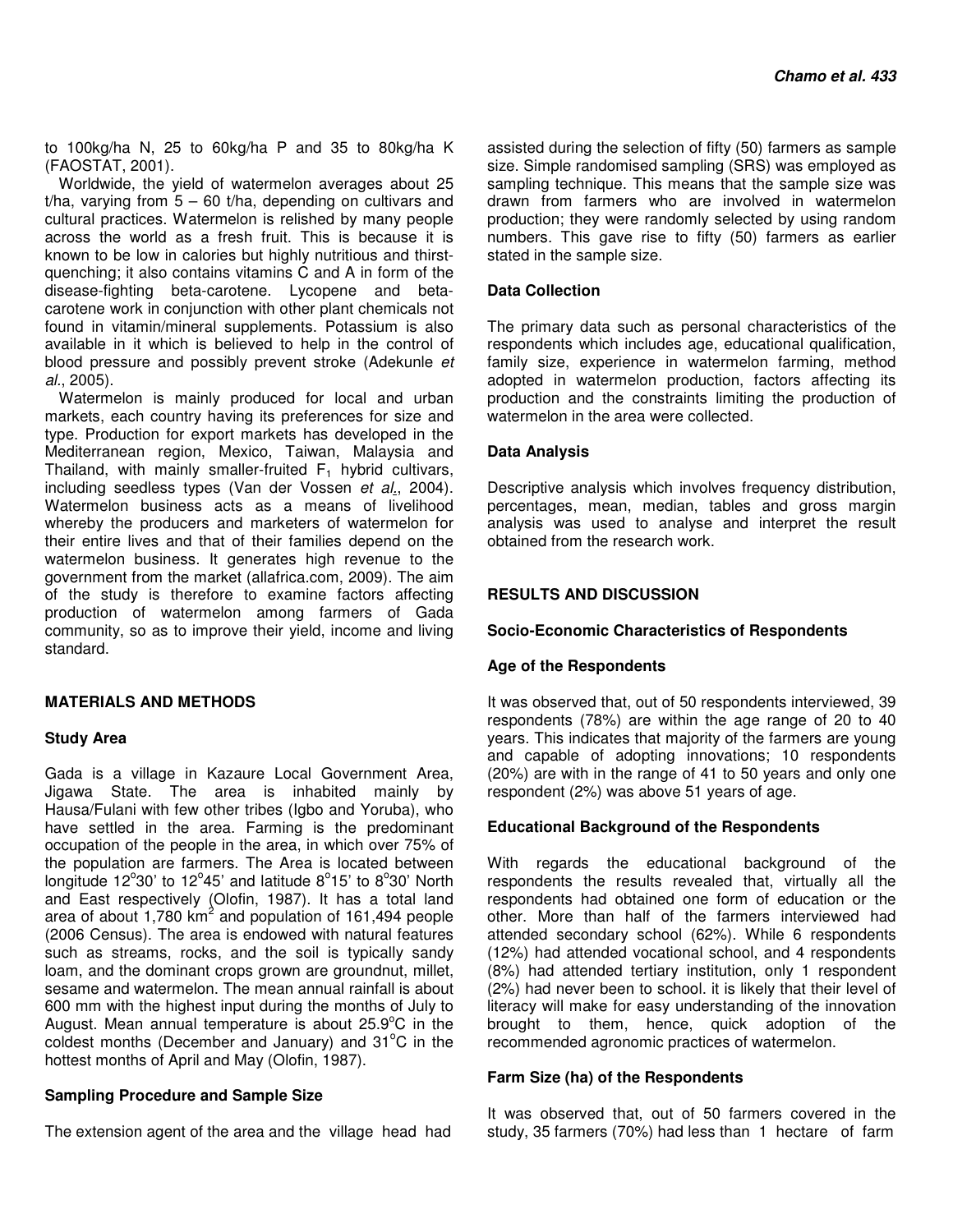#### **Table 1: Age Distribution of the Respondents**

| <b>Age of Respondents</b> | Frequency | Percentage (%) |
|---------------------------|-----------|----------------|
| i) Less than 20 years     |           | O              |
| ii) 20 - 30               | 15        | 30             |
| iii) $31 - 40$            | 24        | 48             |
| iv) $41 - 50$             | 10        | 20             |
| v) 51 and above           |           | 2              |
| <b>Total</b>              | 50        | 100            |

#### **Table 2: Educational Background of the Respondents**

| <b>Educational Background</b> | <b>Frequency</b> | Percentage (%) |
|-------------------------------|------------------|----------------|
| i) Never been to school       |                  | 2              |
| ii) Primary education 33      | 12               | 24             |
| iii) Secondary education      | 19               | 38             |
| iv) Tertiary education        | 4                | 8              |
| v) Qur'an education           | 8                | 16             |
| vi) Vocational education      | 6                | 12             |
| <b>Total</b>                  | 50               | 100            |

#### **Table 3: Farm Size (ha) of the Respondents**

| Farm Size (ha)     | <b>Frequency</b> | Percentage (%) |
|--------------------|------------------|----------------|
| i) 0 – 0.99        | 35               | 70             |
| ii) 1.0 - 1.99     | 13               | 26             |
| iii) 2.0 and above | っ                |                |
| <b>Total</b>       | 50               | 100            |

#### **Table 4: Farmers' Experience in Watermelon**

| <b>Experience</b>       | <b>Frequency</b> | Percentage (%) |
|-------------------------|------------------|----------------|
| i) 1 – 5 years          | 30               | 60             |
| ii) $6 - 10$ years      | 14               | 28             |
| iii) 11 years and above | 6                | 12             |
| <b>Total</b>            | 50               | 100            |

size, while 26 percent (13 respondents) of them had less than 2 hectares of land. Only 2 farmers (4%) had more than 2 hectares of farmland. This indicates that the majority of farmers are operating on small-scale and that their lands were fragmented (Table 3)

#### **Farming Experience (Years) of the Respondents**

This was measured by the number of years spent in watermelon farming. It was observed that, 30 farmers interviewed (60%) have been farming for between 1 to 5 years. Moreover, 28 percent (14 respondents) of them have been in watermelon farming for 6 to 10 years. Only 6

farmers (12%) had spent over 11 years in watermelon production. This indicates, majority of the farmers are new watermelon farmers.

#### **Source of Seed, Fertiliser, Pesticides and Herbicides**

About half of the respondents interviewed (48%) purchased their inputs from JASCO (Jigawa Agricultural Supply Company), which is considered important for the study; while 46 percent (23 respondents) of them purchased their inputs from the market, as they claimed it is cheaper, but the quality is not assured. Only 3 respondents (6%) obtained their inputs from friends.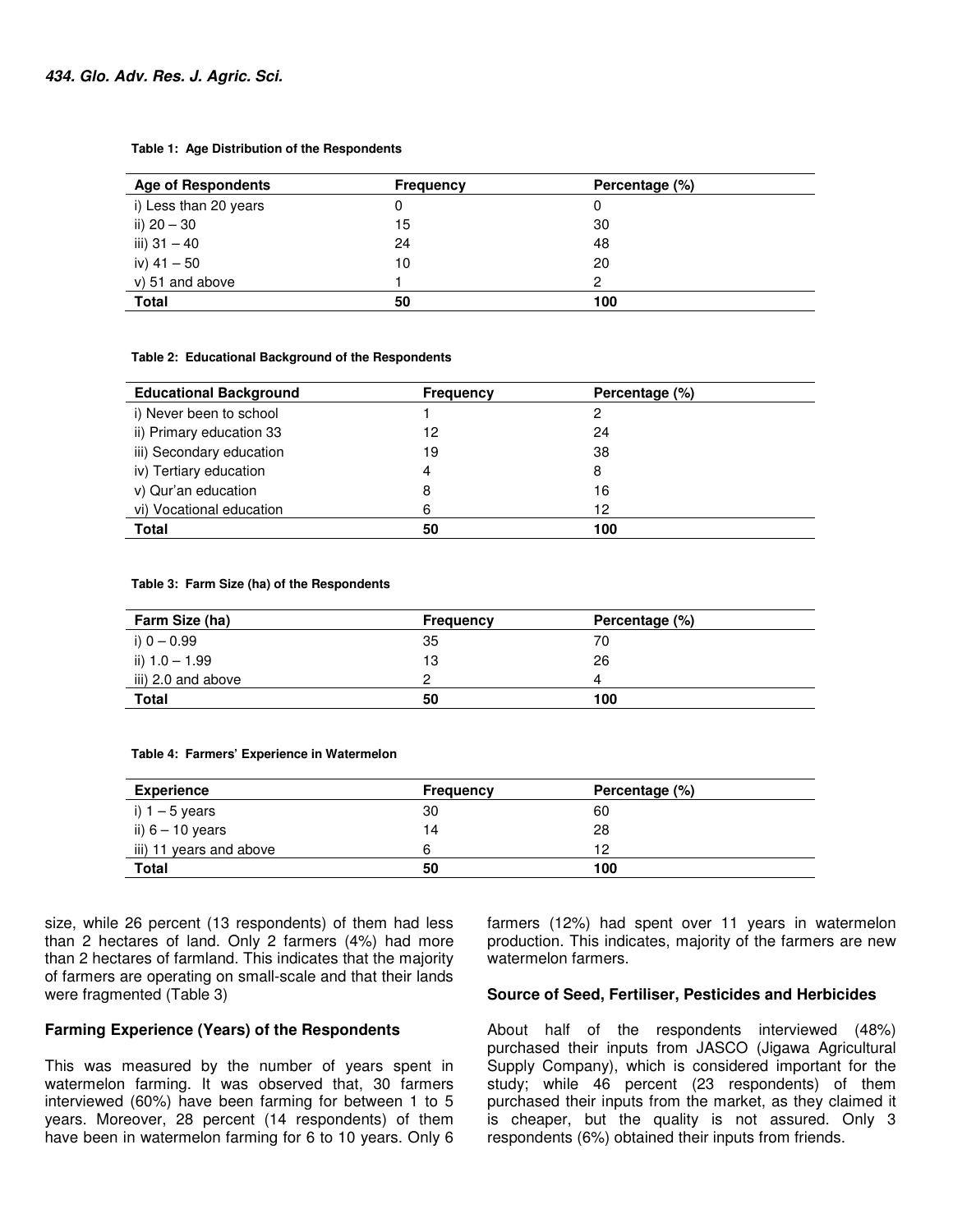#### **Table 5: Source of Inputs of Respondents**

| <b>Source</b>             | Frequency | Percentage (%) |
|---------------------------|-----------|----------------|
| i) JASCO                  | 24        | 48             |
| ii) Market                | 23        | 46             |
| iii) Through friends      | 3         |                |
| aiv) Any others (specify) |           |                |
| <b>Total</b>              | 50        | 100            |

#### **Table 6: Types of Fertiliser Used by the Respondents**

| <b>Type of Fertiliser</b>              | <b>Frequency</b> | Percentage (%) |  |
|----------------------------------------|------------------|----------------|--|
| i) Organic fertiliser                  |                  | 22             |  |
| ii) Inorganic fertiliser               | 24               | 48             |  |
| iii) Organic and Inorganic fertilisers | 15               | 30             |  |
| Total                                  | 50               | 100            |  |

#### **Table 7: Varieties Grown by the Respondents**

| <b>Variety</b>           | <b>Frequency</b> | Percentage (%) |
|--------------------------|------------------|----------------|
| i) Sugar Baby            | 15               | 30             |
| ii) Kaolack              | 23               | 46             |
| iii) Local               | 10               | 20             |
| iv) Sugar Baby and Local | 2                | 40             |
| <b>Total</b>             | 50               | 100            |

#### **Table 8: Distribution of the Respondents According to Method Used in Pre-planting Operations**

| <b>Method Used</b> |                    | Frequency | Percentage (%) |  |
|--------------------|--------------------|-----------|----------------|--|
|                    | Machine            |           | 14             |  |
| ii)                | Manual             | 42        | 84             |  |
| iii)               | Both the two above |           |                |  |
| <b>Total</b>       |                    | 50        | 100            |  |

#### **Table 9: Recommended Spacing in Planting Seeds**

| Spacing |     |  |                               | <b>Frequency</b> | Percentage (%) |  |
|---------|-----|--|-------------------------------|------------------|----------------|--|
|         |     |  | Using the recommended spacing |                  | 16             |  |
| ii)     | Not |  | using the recommended 42      |                  | 84             |  |
| spacing |     |  |                               |                  |                |  |
| Total   |     |  |                               | 50               | 100            |  |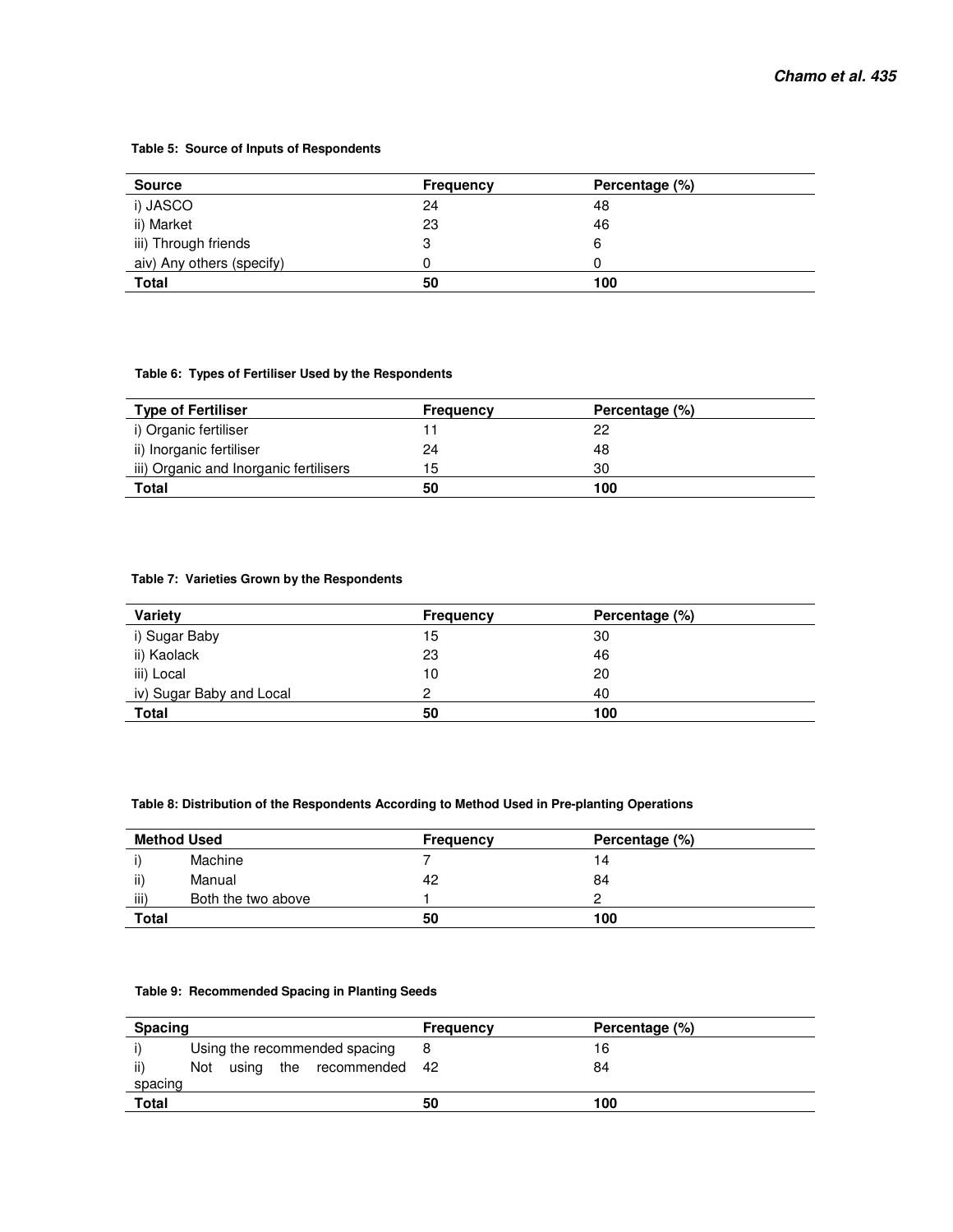#### **Table 10: Methods Used by the Respondents in Weed Control**

| <b>Weed Control Method</b> | <b>Frequency</b> | Percentage (%) |  |
|----------------------------|------------------|----------------|--|
| Hoeing                     | -43              | 86             |  |
| <br><b>Herbicides</b><br>Ш |                  | 14             |  |
| Total                      | 50               | 100            |  |

#### **Table 11: Number of Weeding Carried Out**

| Weeding             | <b>Frequency</b> | Percentage (%) |
|---------------------|------------------|----------------|
| Two times           | 14.              | 28             |
| ii)<br>Three times  | 28               | 56             |
| -iii)<br>Four times |                  | 16             |
| <b>Total</b>        | 50               | 100            |

#### **Table 12: Spraying the Crop with Pesticides**

| <b>Spray Insecticide</b> |     | Frequency | Percentage (%) |
|--------------------------|-----|-----------|----------------|
|                          | Yes | 46        | 92             |
| $\cdots$<br>Ш            | No  |           |                |
| <b>Total</b>             |     | 50        | 100            |

#### **Table 13: Ways of Selling Produce by Respondents**

| <b>Selling Method</b> |                     | Percentage (%)<br>Frequency |     |  |
|-----------------------|---------------------|-----------------------------|-----|--|
|                       | Direct to consumers |                             |     |  |
| ii)                   | Market middlemen    | 45                          | 90  |  |
| Total                 |                     | 50                          | 100 |  |

#### **Table 14: Perception of Profit by the Respondents**

| <b>Profitable</b>               | <b>Frequency</b> | Percentage (%) |  |
|---------------------------------|------------------|----------------|--|
| Yes                             |                  | 94             |  |
| $\cdots$<br>$\mathbf{H}$<br>No. | ື                |                |  |
| Total                           | 50               | 100            |  |

#### **Table 15: Influential Factors to Grow Watermelon**

| <b>Influential Factor</b>                | Frequency | Percentage (%) |  |
|------------------------------------------|-----------|----------------|--|
| i) Motivation from extension agent       |           | 10.9           |  |
| ii) Market value                         | 19        | 29.7           |  |
| iii) Income generation                   | 27        | 42.2           |  |
| iv) Adaptability of the crop in the area | 6         | 9.4            |  |
| v) Consumers taste and preference        | 5         | 7.8            |  |
| <b>Total</b>                             | 64*       | 100            |  |

\* Because of multiple responses of the respondents, the frequency exceeded 50 (fifty)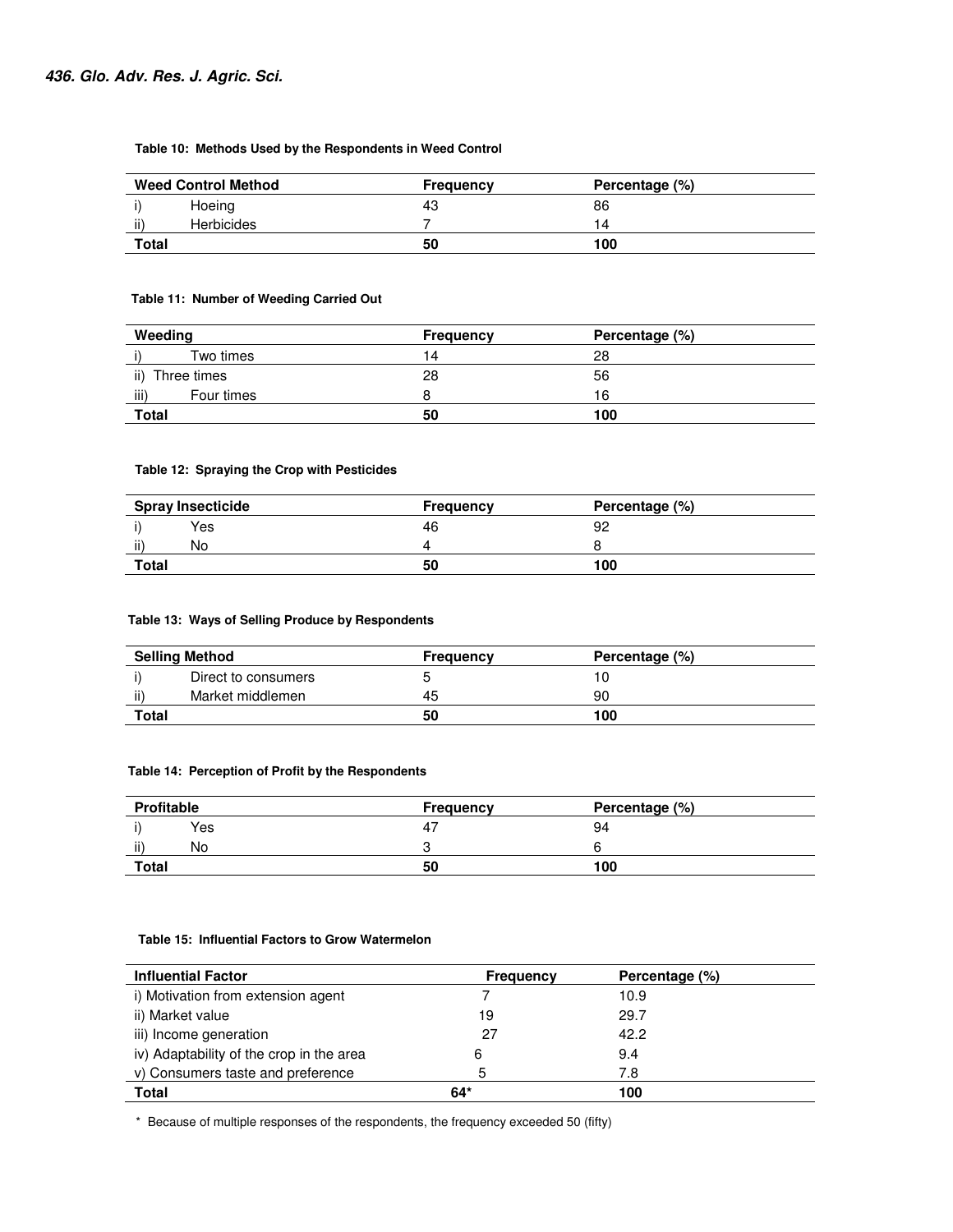| <b>Constraint</b>             | <b>Frequency</b> | Percentage | Ranking |  |
|-------------------------------|------------------|------------|---------|--|
| i) Insect pests               | 34               | 17.2       |         |  |
| ii) Fruits cracking           | 31               | 15.6       | 2       |  |
| iii) Fruits rotting           | 30               | 15.1       | 3       |  |
| iv) Stealing                  | 26               | 13.1       | 4       |  |
| v) Diseases                   | 25               | 12.6       | 5       |  |
| vi) Lack of credit facilities | 19               | 9.6        | 6       |  |
| vii) High cost of inputs      | 12               | 6.1        |         |  |
| viii) Marketing problem       | 11               | 5.6        | 8       |  |
| ix) Poor extension services   | 10               | 5.1        | 9       |  |
| <b>Total</b>                  | 198*             | 100        |         |  |

 **Table 16: Constraints to Watermelon Production and Ranking** 

\* Because of multiple responses of the respondents, the frequency extended 50, which is the number of farmers interviewed.

#### **Agronomic Practices Adopted By the Water melon farmers in the Area**

## **Types of Fertiliser Used**

The study assessed the types of fertiliser used by the farmers during the production period. Forty-eight (48) percent of the farmers interviewed, are using inorganic fertiliser to supplement the nutrient requirement of the crop. Moreover, 11 respondents (22%) are using organic fertiliser. Also, 15 respondents (30%) are using both organic and inorganic fertilisers, as they claimed that the combination of the two types of fertilisers gives high yield.

## **Varieties of Watermelon Grown by the Respondents**

The study identified the types of watermelon grown by the farmers in the area. About half of the farmers interviewed, which is 46 percent (23 respondents) are growing Kaolack variety, while 15 respondents are growing Sugar Baby. Only 10 respondents (20%) are using local variety.

## **Pre-Planting Operations**

The study shows that 84% of the farmers carried out preplanting operations manually; while 7 respondents (14%) used machine and also, one (1) respondent (2%) used both machine and manual means. The farmers complained that due to the cost of machine operations and small sizes of their farms, they could not use machine to carry out preplanting operations.

## **Spacing in Planting Seeds**

It was observed that 84 percent (43 respondents) of the farmers out of 50 respondents interviewed do not follow the

recommended spacing between intra- and inter-rows in planting seeds. Only 8 respondents (16%) are using recommended spacing in planting.

# **Weed Control Used by the Respondents**

Forty-three (43) respondents (86%) are using manual hoeing to control weeds, before the vines of the plants spread on the ground as they have reported. While only 7 farmers (14%) are using herbicides to control weeds, which is not an economical method of weed control.

## **Frequency of Weeding Carried Out by the Respondents**

It has been observed that more than half of the respondents interviewed i.e. 56 percent (28 farmers) of them, carried out three (3) weeding during the production period, while 14 respondents (28%) carried out two (2) weeding, and only 8 farmers (16%) carried out four (4) weeding during production.

## **Application of Pesticides**

A total of 46 respondents (92%) out of the 50 farmers interviewed used pesticides to control insect pest destruction. But the problem is how to make the ratio of chemical and water (mixture) and the types of chemicals to be used. This is very important as it has been reported that watermelon is an insect-loving plant. However, only 4 respondents (8%) do not use insecticides to control insect pest attack.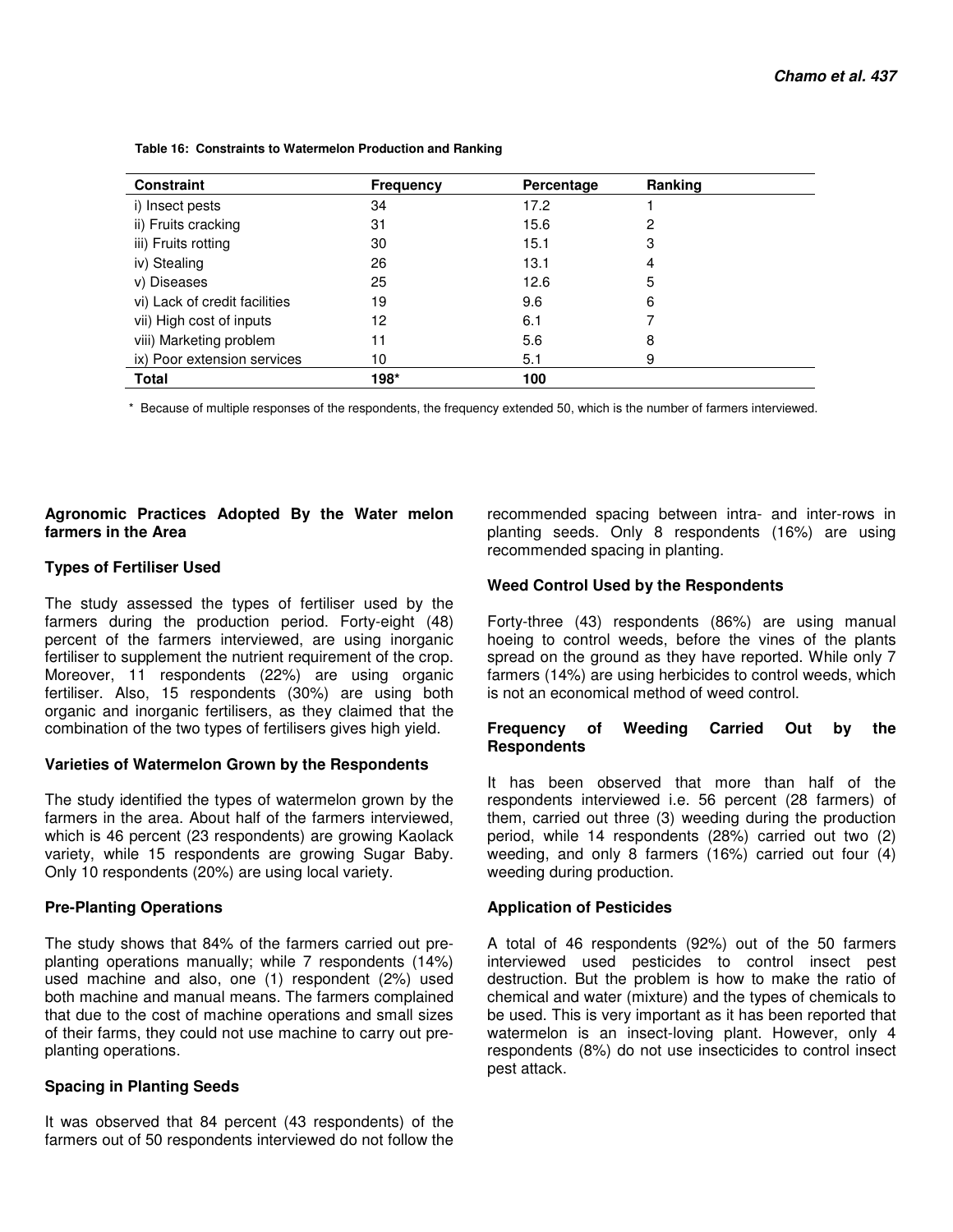# **Marketing**

# **Ways Used by the Respondents in Selling their Produce**

The study has observed that 90 percent of the respondents (45 farmers) sell their produce through market middlemen, but they complained that the middlemen were buying the products at low prices; while only 5 respondents (10%) sell their produce directly to consumers.

## **Profitability of Watermelon Production**

It has been observed that 47 respondents (94%) out of 50 farmers interviewed claimed that watermelon production is a profitable business, because it is purchased right from the farm area before being taken to the market, unlike other cash crops which need to be processed before consumption. However, 3 respondents (6%) reported no profit, because of pests and disease outbreaks in their farms.

# **Factors that Influenced Watermelon Farming in the Area**

The study revealed that, among the factors that influenced the respondents to grow watermelon in the area, income generation is the most important factor, because 42.2 percent of the farmers (27 respondents) are influenced by it; which is more than half of the total farmers interviewed. This was followed by market value with 29.7 percent of the respondents, then motivation from extension an agent who has 7 respondents (10.9%), adaptability of the crop in the area with 6 respondents (9.4%) and lastly, consumers' taste and preference with 7.8 of the respondents.

## **CONSTRAINTS TO WATERMELON PRODUCTION IN THE STUDY AREA**

The study revealed that, the constraints faced by the farmers in the area were ranked according to severity of the constraint. Insect pests attack ranked highest among the problems, since 68 percent (34 farmers) of the respondents identified it as a problem affecting their crops. This was followed by fruits-cracking which has 31 respondents (15.6%), fruits rotting was ranked third with 30 respondents (15.1%), while stealing was considered a problem by as much as 13.1 percent (26 respondents) of the farmers making it their fourth factor in order of ranking.

Diseases, lack of credit facilities, high cost of inputs and marketing problems ranked  $5^{th}$ ,  $6^{th}$ ,  $7^{th}$  and  $8^{th}$  with 12.6%, 9.6%, 6.1% and 5.6% of the respondents respectively. Ten (10) respondents (5.1%) indicated poor extension services as a problem which ranked  $9<sup>th</sup>$ .

# **Suggestions by the Farmers on how to Improve Watermelon Production in the Area**

It has been ascertained that more than half of the respondents interviewed which is 58 percent (29 farmers) have suggested that government should provide them with loan facilities that would enable them to purchase farm inputs. Nine (9) respondents (18%) have called on the government to provide farming inputs at subsidised prices, and also 10 percent (5 respondents) of the farmers have called on the government to provide good extension services in their area in order to boost agricultural activities. Conclusively, 7 respondents did not say anything to improve the production of watermelon in the area.

# **SUMMARY**

The study was conducted to assess factors affecting watermelon production in Gada community, Kazaure Local Government, Jigawa State. Simple randomised sampling (SRS) was employed as sampling technique and fifty farmers were randomly selected as sample size by using random numbers. Data collection was made using structured questionnaires consisting of both closed and open-ended questions administered to fifty watermelon farmers in the area. The data collected were analysed using descriptive statistics such as percentages, frequency distribution and Gross Margin Analysis.

The results indicated that majority of the farmers in the study area were within the age range of  $20 - 40$  years. This shows that, the farmers are young and they are capable of adopting innovation. More than half of the farmers interviewed had attended only secondary school and 16% attended Qur'anic education, while 12% had attended vocational school were only 8% of the respondents had attended tertiary institution. However, the constraints associated with watermelon production in the study area include pests and diseases attack, lack of credit facilities, high cost of inputs, marketing problems and poor extension services.

# **CONCLUSION**

It has been observed from the study that, watermelon farming is a profitable enterprise, despite some constraints pointed out by the farmers especially the problem of insect pests. It is believed that, if farmers will be help to overcome these problems, their income from watermelon production will be increased and this will translate to better living conditions.